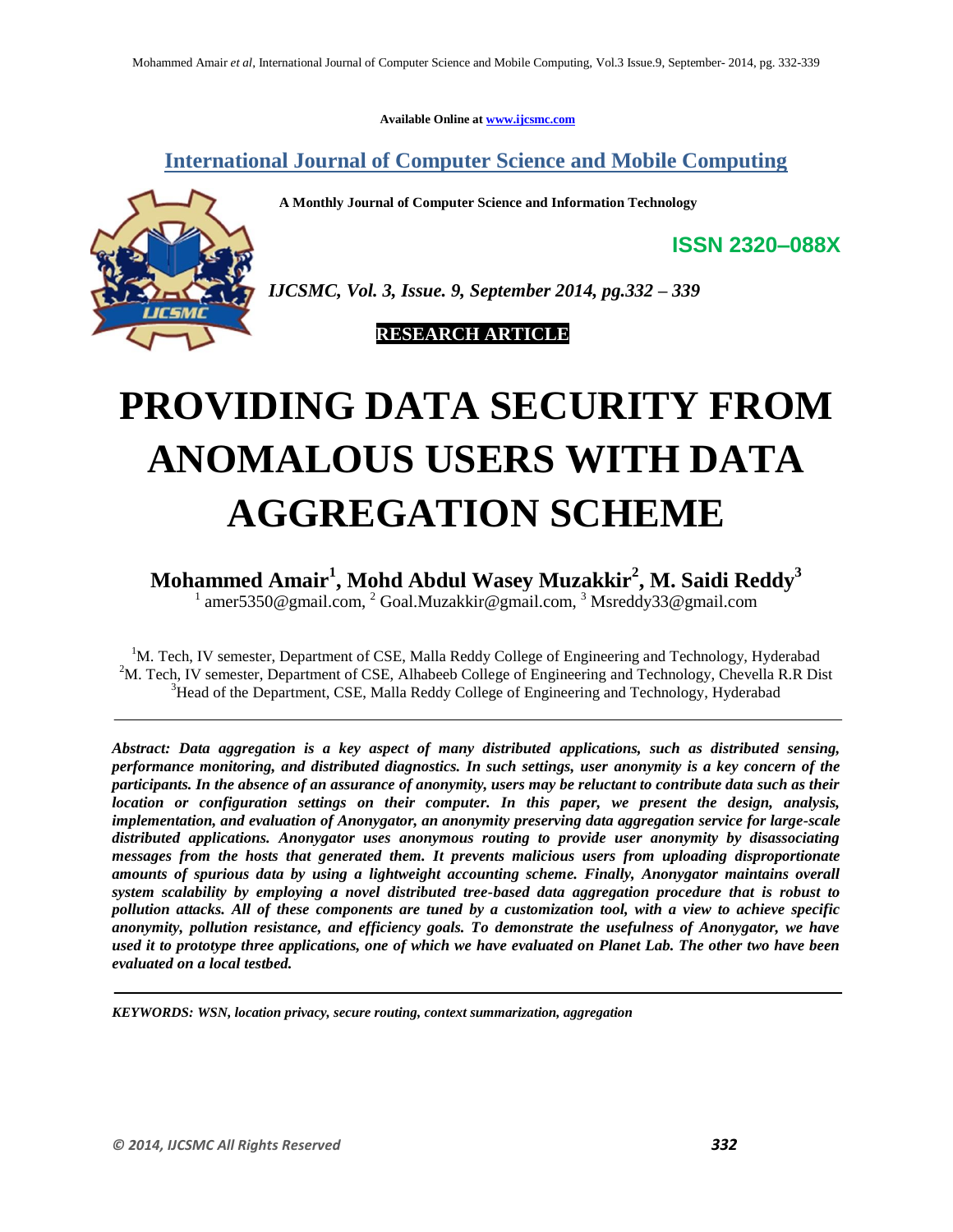# **INTRODUCTION:**

 Data aggregation is a key aspect of many distributed applications. Examples include aggregation of mobile sensor data for traffic monitoring in a city, network performance statistics from home PCs for a network weather service, and machine configuration information for a distributed diagnosis system. In such settings, user anonymity is a key concern of the participants. In some cases, this concern is driven by privacy considerations. For example, a user may be willing to have their GPS-enabled phone report traffic speed information from a particular street so long as the system is not in a position to identify and tie them to that location. Likewise, a user may be willing to have their home PC report the performance of a download from so long as the network weather service they are contributing to is unable to identify and them to accesses to possibly disreputable content. In other cases, the desire for anonymity may be driven by security considerations. For example, a host may reveal local misconfigurations (e.g., improperly set registry keys on a Windows machine) while contributing to a distributed diagnostics system such as Peer Pressure. Some of these misconfigurations may have security implications, which would leave the host vulnerable to attacks if its identity were also revealed. Given such security and privacy concerns, an absence of an assurance of anonymity would make users reluctant to participate, thereby impeding the operation of community-based systems mentioned above. The resource-starved nature of sensor networks poses great challenges for security.

 However, in many applications the security aspects are as important as performance and low energy consumption. The security challenges include the extremely large number of interacting devices in a sensor network and the dynamic nature of WSN, that is, frequent changes in both its topology and its membership. Privacy is the ability of an individual or group to seclude them or information about themselves and thereby reveal who they are selectively. As location tracking capabilities of mobile devices are increasing, problems related to user privacy arise, since user's position and preferences constitute personal information and improper use of them violates user's privacy. Our new private data aggregation protocol is based on a special broadcast communication scheme, where the nodes of the cluster organize themselves into a ring and each data packet to be included in the aggregated result is sent around that ring. Note that a broadcast communication scheme is necessary, because in our scheme the nodes do not know the identity of the aggregators, therefore, they can only send data to the aggregators by broadcasting. We chose the ring based broadcast scheme, because our private query protocol exploits its properties. Our new private query protocol allows the aggregator nodes to respond to the queries of the base station without leaking any information about their identity. For this, a query token is passed around the ring, and each non-aggregator node adds some noise to the token, while the aggregator adds noise and the aggregated result.

When the token is returned to the base station, it extracts the aggregated result by removing the noise. The proposed privacy mechanisms represent a promising approach to ensuring user privacy in numerous applications, including cloud services, medical privacy, sensor network aggregation, and smart metering.

#### **RELATED WORK:**

A thorough Literature Review of the available papers is done and some of the papers are listed along with the context in which the idea of the paper was studied for the inception of this work. Computational location privacy algorithms treat location data as geometric information, not as general data. Studies show that people are generally not concerned about location privacy, although they are sensitive to how their location data could be used, and their sensitivity may rise with their awareness of privacy leaks. Offering users to control who can read what tags is difficult due to the high number of items and the lack of user interface. The low resources available on passive RFID tags additionally challenge the use of traditional security protocols.

The design of privacy preserving ubiquitous computing context is relative to not only technical implementation but also procedures of services. The proposed way is based that the level of privacy protection ideally should be decided by end user of service. Although it has been shown that it presents some flaws and limitations, and that finding an optimal k-anonymization is NP-hard, the k-anonymity model is still practically relevant and in recent years a large research effort has been devoted to develop algorithms for k anonymity. The concept of location k-anonymity for LBS was first introduced in and later extended in to deal with different values of k for different requests. The underlying idea is that a message sent from a user is k-anonymous when it is indistinguishable from the spatial and temporal information of at least  $k - 1$  other messages sent from different users.

WSNs use multi-hop routing and wireless communication to transfer data and hence are vulnerable to routing attacks. There are a lot of approaches to ease routing security. Some secure AODV algorithms have some effects on defending against external attacks. An on demand routing protocol for ad hoc to provide resilience to Byzantine failures can be classified into three successive phases: route discovery with fault avoidance, cryptographic primitives and link weight management. An approach to route recovery with one-hop broadcast to bypass compromised nodes in wireless sensor networks was provided by An and Cam. As for multi-path routing, it is more reliable, though it introduces more communication overheads. Multi-path routing, location disguise, and relocation methods can be used to protect base stations. However, in the environment where the network has a large number of compromised nodes, if the compromised node can modify the routing data, system may involve more security issues. PRSA (path redundancy based security algorithm) uses alternative routing paths for each data transmission call to overcome the sensor network attack. To enhance network reliability, PRSA allows sensor node data to be sent on defined routing paths using various transmission modes including round robin, redundant and selective modes.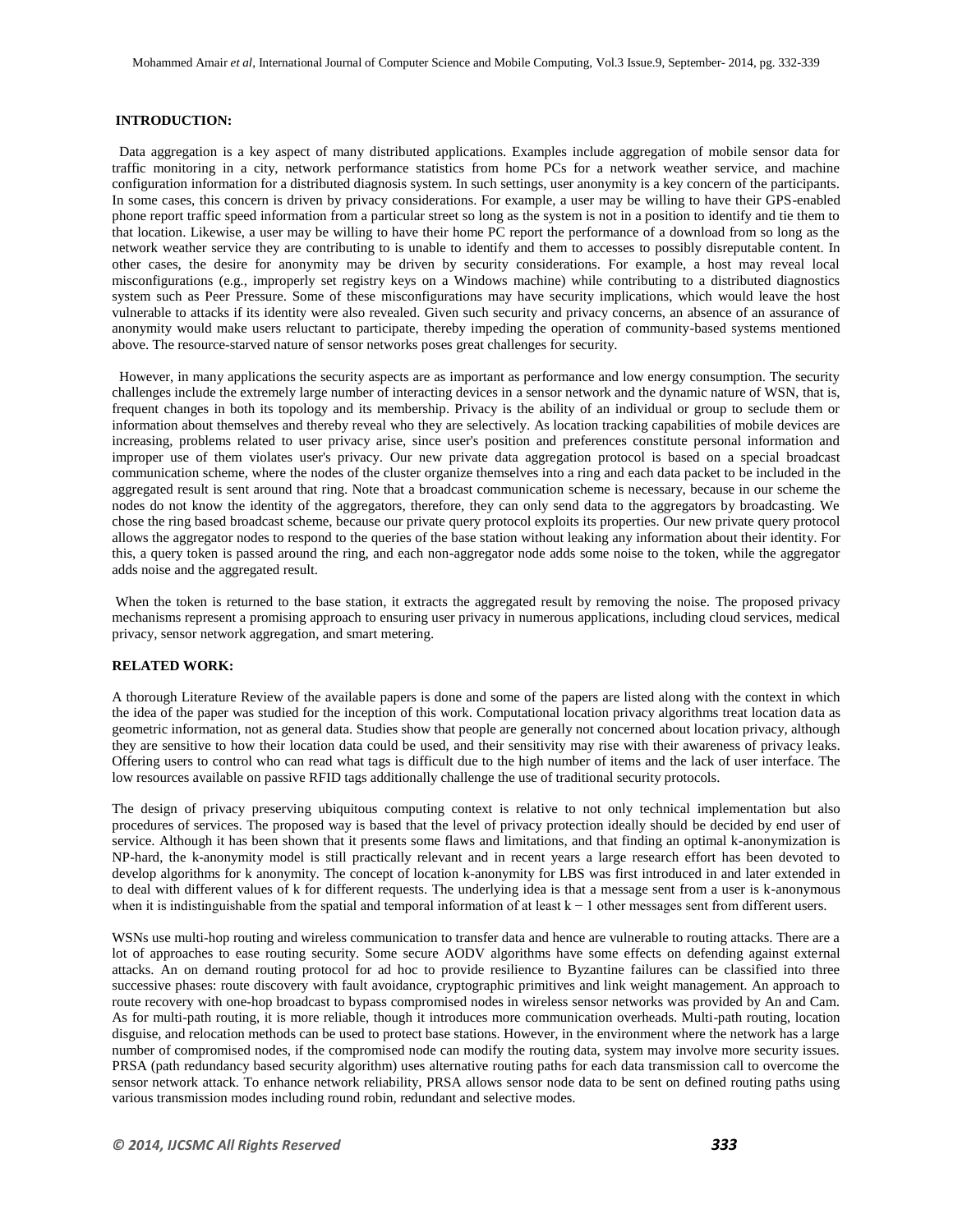### **Protocol:**

 The private cluster based data aggregation protocol consists of four main parts. The first part is the initialization, which provides the required communication channel. The second part is needed for the data aggregator election. This subprotocol must ensure that the cluster does not remain without a cluster aggregator. This must be done without revealing the identity of the elected aggregator. The third part is needed for the data aggregation. This subprotocol must be able to forward the measured data to the aggregator without knowing the identifier of that node. The last part must support the queries, where a possibly mobile operator queries some stored data.

## **Flaws in the Existing Methodologies:**

The existing techniques suffer from several major problems including lack of secrecy and privacy, which makes the network vulnerable to adversaries and attacks. Redundancy exists in data, resulting in data and network overload. Mere XOR operations are performed for data aggregation. Hence, the security factor is not that high.

## **PPP Proposal**

 The objective of this work is to develop a system that performs data aggregation in the application of wireless sensor police patrol networks focusing on security and routing to increase the efficiency and reduce the communication overhead. To solve the above described problems, the work centres around a solution that constitutes of location privacy, secure routing, aggregation and pattern identification. This approach integrates the following to ensure privacy, secrecy and less overhead.

#### **Location Privacy**

 Privacy must be insured over the data sent to the nodes in the network. Thus, an efficient algorithm is devised to obfuscate the data to the adversaries and thereby, refraining them from eavesdropping on the content.

### **Secure Routing**

 It is apparent that, texts can be broken down by the adversaries using cryptanalysis. Hence the process of routing plays an equal role in the process of security. A randomized multi-level routing is formulated to do the necessary.

### **Data Aggregation**

 The aggregators collect data from a subset of the police officers, aggregate the data using a suitable aggregation function and then transmit the aggregated result to the next module. This is where the redundancy is removed.

#### **Pattern Identification**

 The aggregated data can be summarized by identifying general patterns, which is later used to answer related queries. This adds meaningfulness to the police patrol application.

#### **PPP Architecture**

 The proposed PPP architecture is illustrated in Figure 1. The RFIDs of the police officers are registered to the Police Commissioner's database in prior. The attacker/criminal attempts to read the position of the nearby police officers. The police commissioner recognizes it as a nonregistered ID and replies by obfuscating the positions of the police officers in that zone (Location Privacy module). The police officer sends encrypted data to the police commissioner, which is aggregated to remove redundancy and a pattern, is identified and this knowledge summarized data is stored in the database for further querying.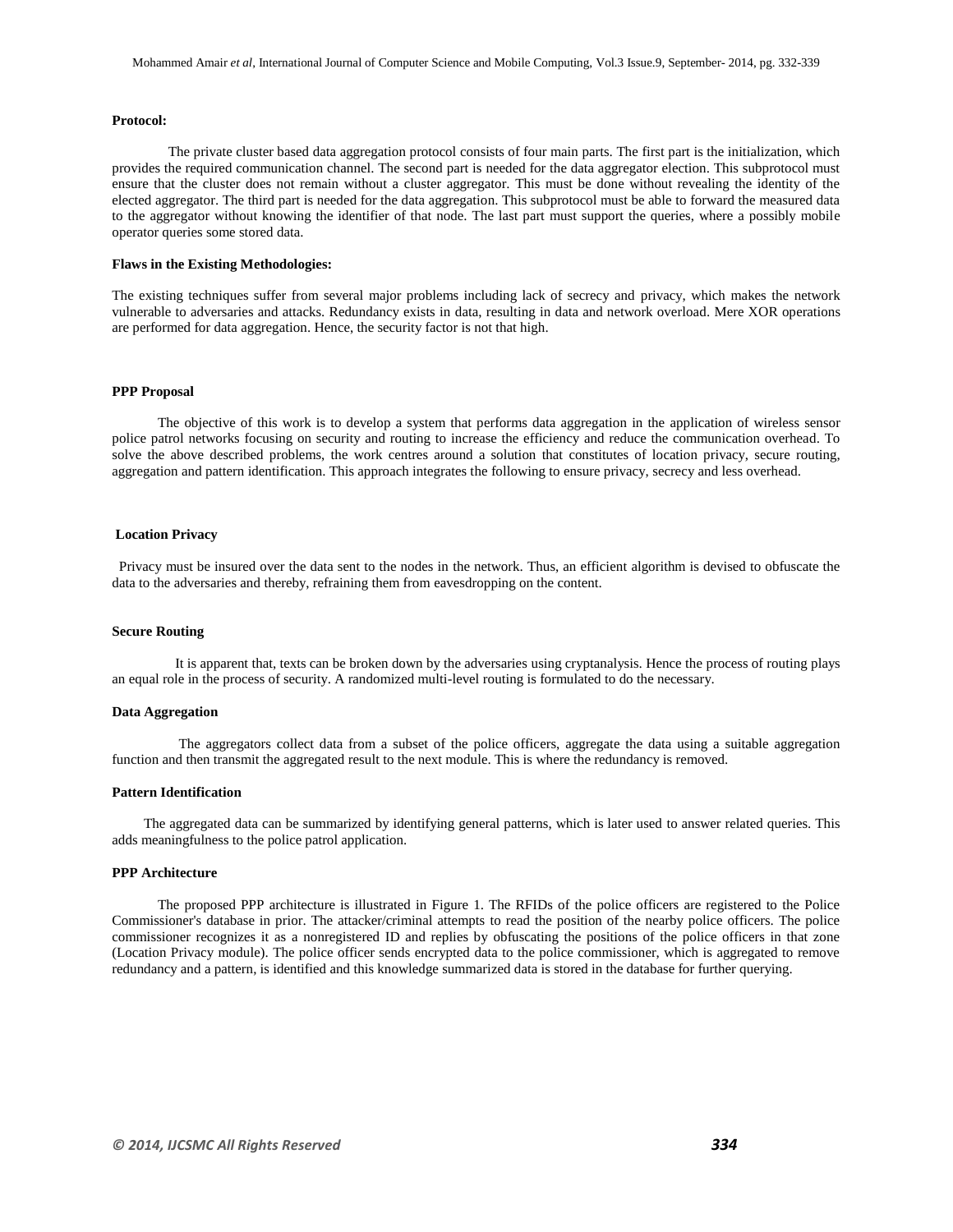

#### **Location Privacy**

 Location privacy is needed to ensure that no eavesdropping of critical data takes place. The criteria to achieve privacy are trustworthiness, appropriate timing, perceptibility, unobtrusiveness, minimal intrusiveness, flexibility, meaningfulness and low cost.

Radio Frequency Identification (RFID) Tags represent the most prominent ubiquitous computing technology when it comes to privacy issues. Challenges posed by RFID tags are fourfold. The RFID tags are automated. Data acquisition is made much easier by the use of simple reader gates that can easily scan large numbers of tags. The tag identifies the individual serving its purpose and is well integrated so that no criminal can easily spot it. The last challenge is that posed by authentication as a lot of sensitive information is given. The four attributes of RFID applications threaten two classes of individual privacy that being data privacy and location privacy. If a tag ID that is associated with a person is spotted at a particular reader location then the location privacy of that person is threatened.

#### **Secure Routing**

 In the PPP system, routing comes into picture while information has to be passed securely between the Police Officer and the Police Commissioner. It is a two way communication process that could occur simultaneously. The routing process is categorized into two levels: intra-node routing and randomized routing.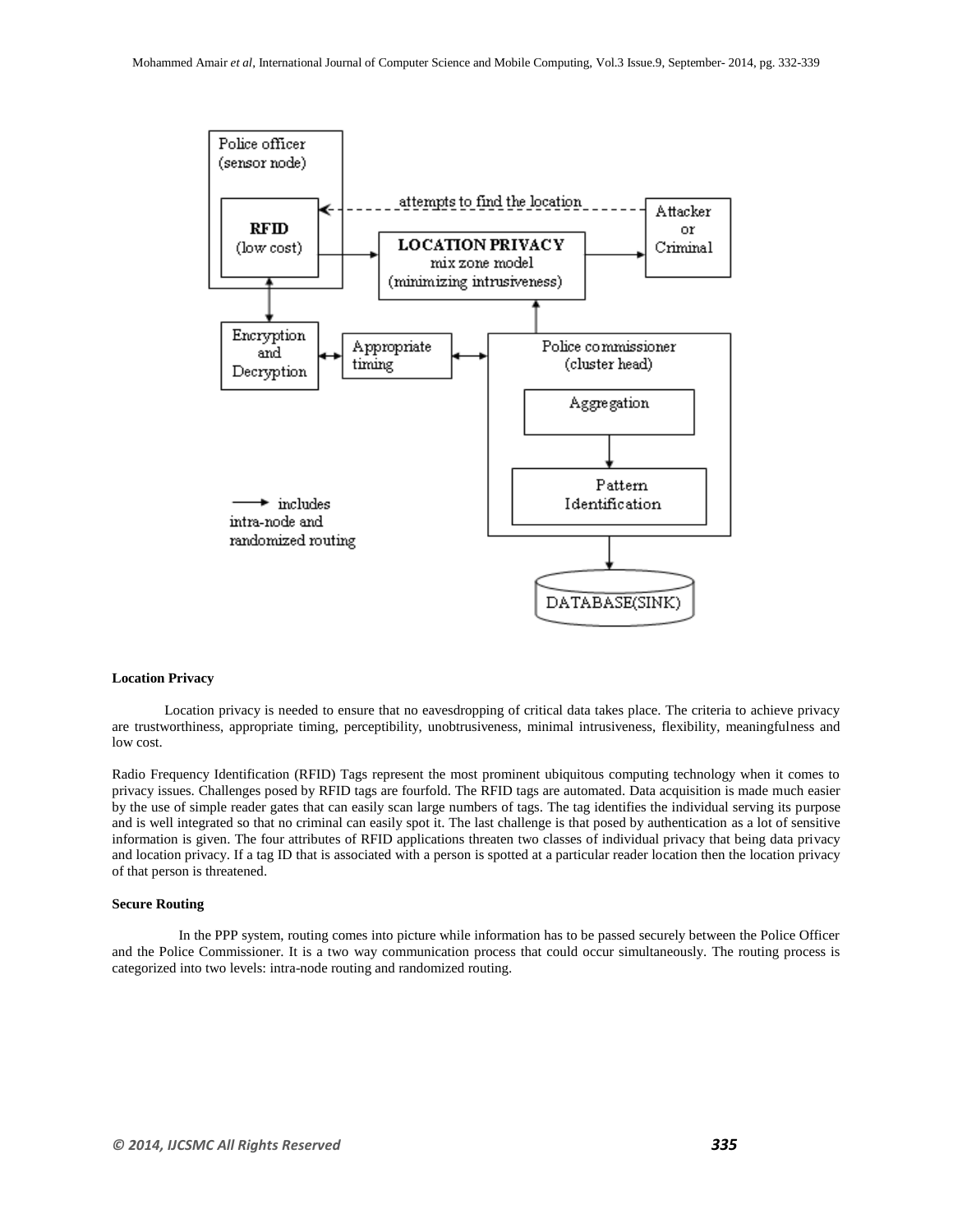

Routing layer implements the randomized routing technique. As for Randomized Routing, the message is split into shares and the message is reconstructed at the aggregator when the minimum needed shares are received.

### **Data Aggregation**

 Data aggregation is needed in this system so that the database of the Police Commissioner is not overloaded with redundant data of criminals, from the Police Officers. Two or more Police Officers may forward information about the same criminal from the same location of crime to the Police Commissioner. It is enough if only one copy of this information is retained in the database hence saving the storage space and increasing the efficiency of the system.

### **Pattern Identification**

 A query that needs only limited information may have to process the entire information to find a simple result. This problem is solved by finding meaningful patterns from the information present in the database and storing them in a summarized manner. Hence a query whose answer matches the stored pattern need not perform the time consuming processing.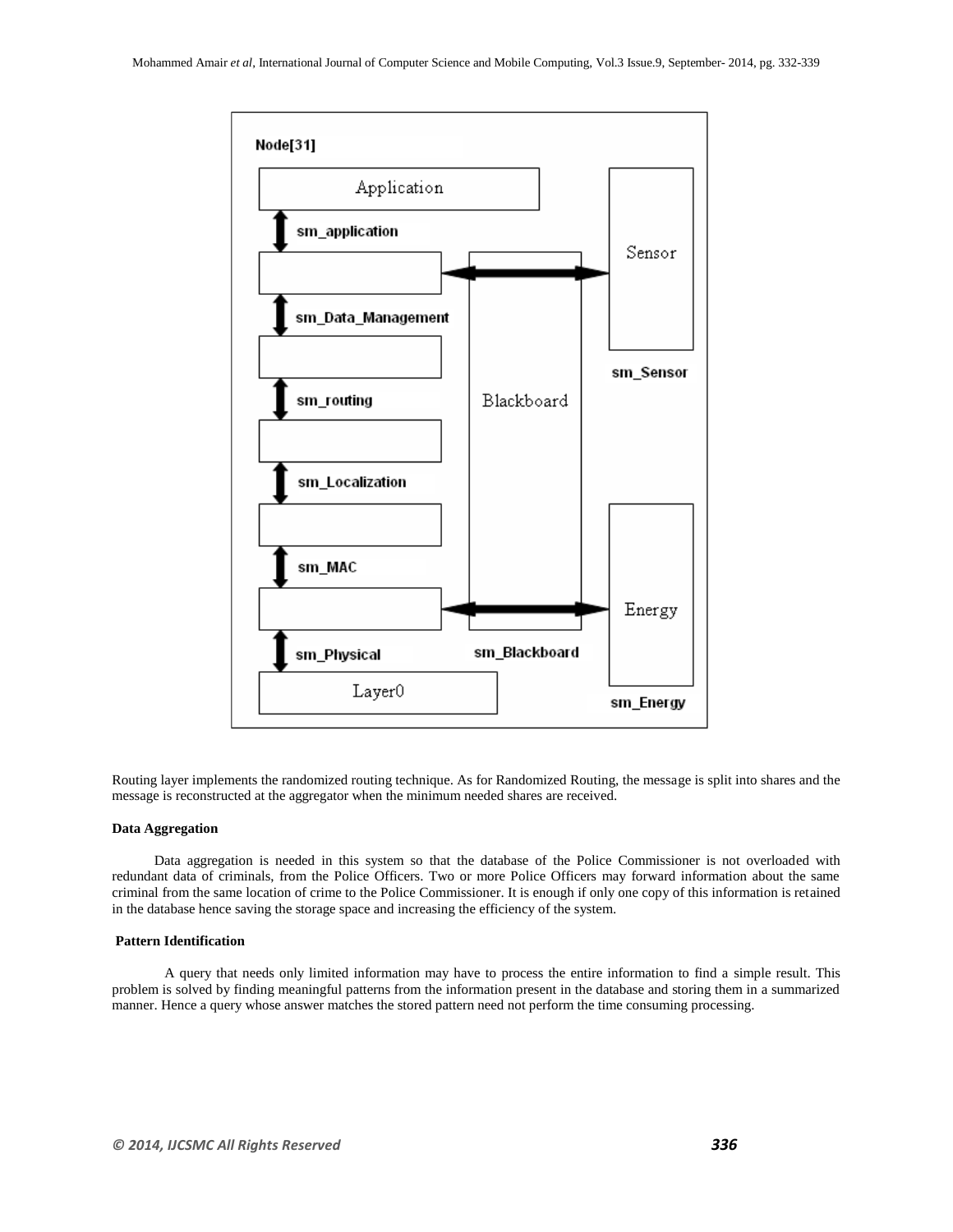# **RESULT ANALYSIS:**



**Network Load level** 

The performance analysis graph shows us that randomized multilevel routing performs better at higher network load levels when compared to mere shortest path routing. This proves that when the number of nodes is high; even though the network may seem to be loaded with obfuscated messages, the messages are delivered efficiently in a faster and a more secure manner using the randomized routing technique.

> **GET** c:\Users\Uttara\Documents\Visual Studio 2008\Projects\Privacy\Debug\Privacy.exe Detecting RFID: Enter the requesting ids:501 502 701 503 702 Police Officers detected:<br>Criminals detected: 701<br>Choose: 1.Process officers'<br>Choice:1<br>Enter the zone number:0 503 501<br>702 502 data 2.obfuscate data to criminals 3.Exit Police officers assigned to this zone are: 501 502<br>Enter filename: p1.txt<br>Enter filename: p2.txt<br>Enter filename: p3.txt 503 Data is aggregated. Using a context aware pattern, criminals details are recorded. Press a key.<br>Choose: 1.Process officers' data<br>Choice:2 2.obfuscate data to criminals 3. Exit OBFUSCATING DATA - to achieve LOCATION PRIUACY<br>
> @ POLICE COMMISSIONER End:<br>
> Enter the anonymity level and the uncertainity: 57 0.001<br>
> Parameters:<br>  $K=57$  delta=0.001, pi=5, delta\_max=0.010, trash\_max=10.0%<br>  $K=57$  delta=0. [ 57 equiv. classes ] Choose: 1.Process officers' data<br>Choice:3 2.obfuscate data to criminals 3.Exit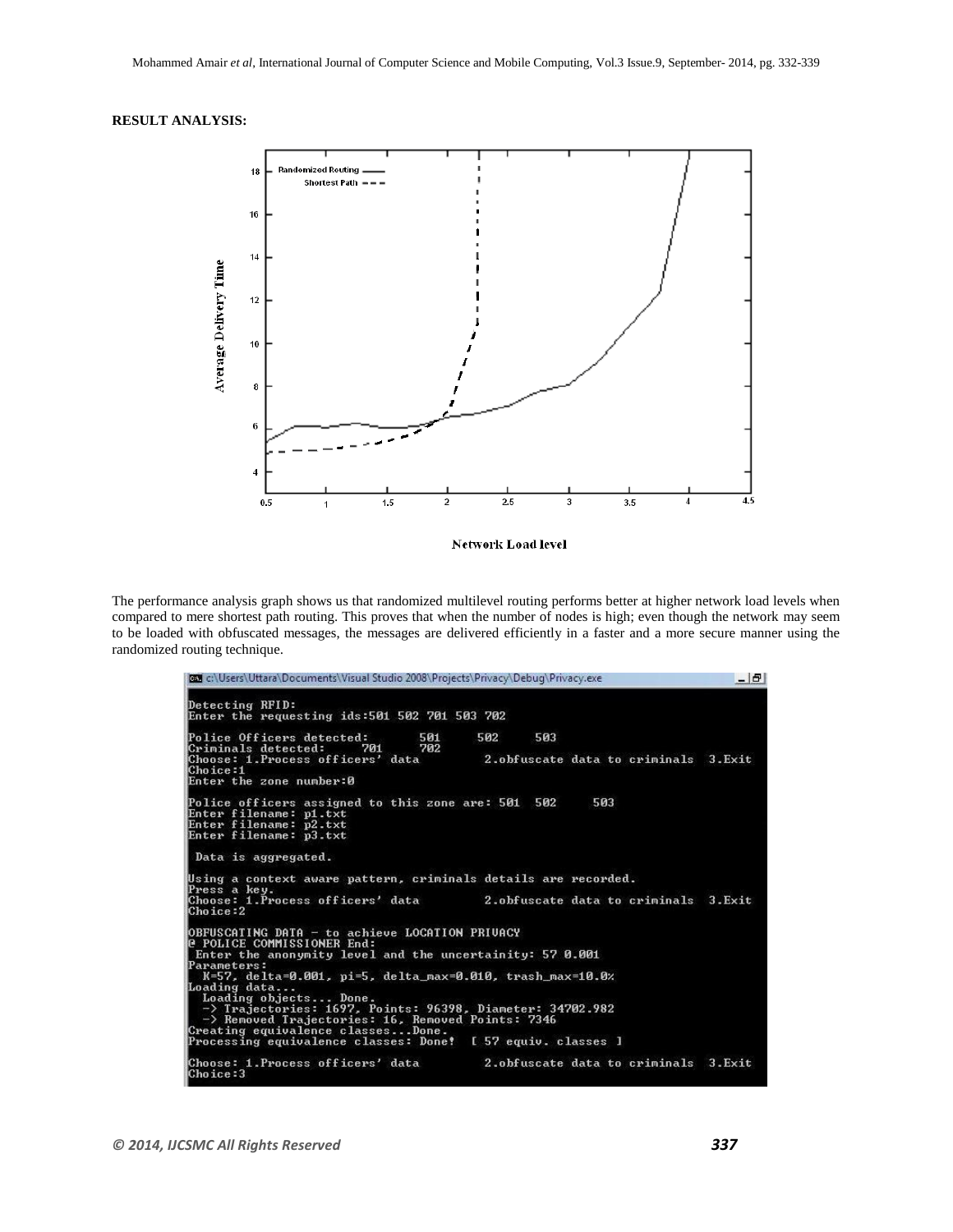Any unrecognized RFID is considered to be a criminal. The commissioner will act accordingly and obfuscate the whereabouts of the police officer, using the location privacy technique. The anonymity and the uncertainty levels are set or defined by the police commissioner based on the network load.

#### **Conclusion**

 In this paper, we proposed a new private aggregator node election protocol for wireless sensor networks that hides the identity of the elected aggregator nodes. We also proposed a private data aggregation protocol and a corresponding private query protocol which allow the aggregators to collect sensor readings and respond to queries of the operator, respectively, without revealing any useful information about their identity. Our protocols are resistant to both external eavesdroppers and compromised nodes participating in the protocol. Our current and future work is concerned with the replacement of the ring based broadcast communication scheme with spanning trees. Trees would provide a better solution, because their existence is guaranteed in connected graphs, unlike the existence of Hamiltonian cycles. Trees can also be constructed much more efficiently. However, switching to trees require some modifications in our query protocol. We are also planning to develop a prototype implementation of our protocols and to analyze their performance.

#### References

[1] D. J. Bernstein and T. L. (editors). eBACS: ECRYPT benchmarking of cryptographic systems. http://bench.cr.yp.to, accessed 7 March 2011.

[2] D. Boneh, E.-J. Goh, and K. Nissim. Evaluating 2-DNF formulas on ciphertexts.In TCC, 2005.

[3] C. Castelluccia, A. C.-F. Chan, E. Mykletun, and G. Tsudik.Efficient and provably secure aggregation of encrypted data in wireless sensor networks. ACM Trans. Sen. Netw., 5(3):1–36, 2009.

[4] A. Cavoukian, J. Polonetsky, and C. Wolf. Smart- Privacy for the smart grid: embedding privacy into the design of electricity conservation. Identity in the Information Society, 3(2):275–294, August 2010.

[5] C. Dwork. Differential privacy. Invited talk at ICALP, 2006.

[6] C. Dwork, K. Kenthapadi, F. McSherry, I. Mironov, and M. Naor. Our data, ourselves: Privacy via distributed noise generation. In EUROCRYPT, 2006.

[7] C. Dwork, F. McSherry, K. Nissim, and A. Smith.Calibrating noise to sensitivity in private data analysis In TCC, 2006.

[8] C. Gentry. Fully homomorphic encryption usingideal lattices. In STOC, pages 169–178, 2009.

[9] A. Francillon and C. Castelluccia, "TinyRNG: A cryptographic random number generator for wireless sensors network nodes," in Modeling and Optimization in Mobile, Ad Hoc and Wireless Networks and Workshops, 2007. WiOpt 2007. 5th International Symposium on, April 2007.

[10] N. Li, N. Zhang, S. Das, and B. Thuraisingham, "Privacy preservation in wireless sensor networks: A state-ofthe-art survey," Ad Hoc Networks, 2009.

[11] W. He, X. Liu, H. Nguyen, K. Nahrstedt, and T. Abdelzaher, "Pda: Privacy-preserving data aggregation in wireless sensor networks," in Proceedings of Infocom. IEEE, 2007.

[12] B. Sheng and Q. Li, "Verifiable privacy-preserving range query in two-tiered sensor networks," in Proceedings of Infocom.IEEE, 2008.

[13] J. Deng, R. Han, and S. Mishra, "Decorrelating wireless sensor network traffic to inhibit traffic analysis attacks," Pervasive and Mobile Computing, vol. 2, no. 2, 2006.